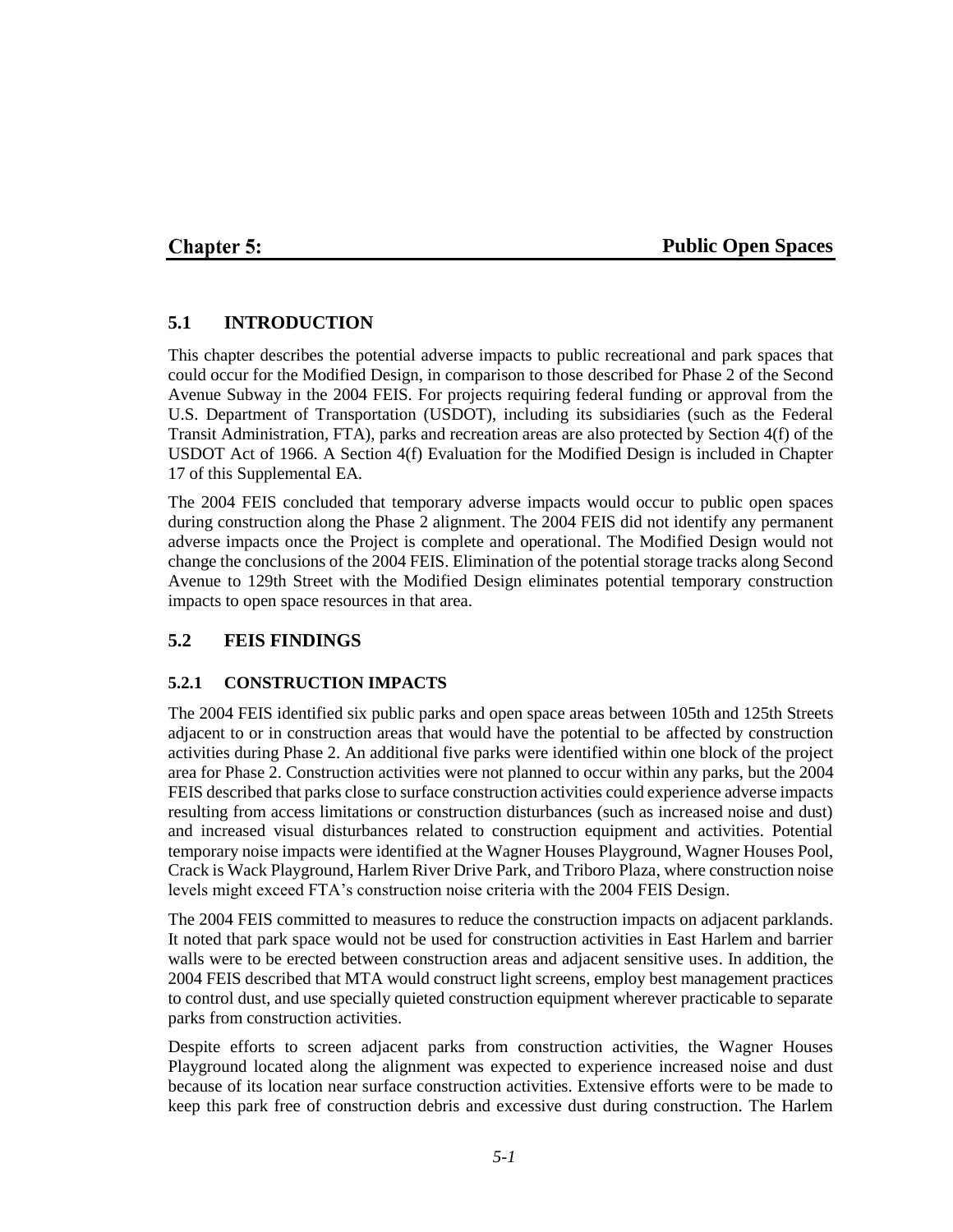River Drive Park, Crack is Wack Playground, and Wagner Houses Pool located adjacent to proposed construction were not expected to be adversely affected because these facilities do not depend on a quiet setting.

Trees in both active and passive recreational spaces adjacent to construction were identified as potentially experiencing stress from dust or soil settlement resulting from underground construction. The health of all trees in parks adjacent to construction were to be monitored and (to the extent practicable) maintained, and ongoing coordination with the New York City Department of Parks and Recreation (NYC Parks) was to continue throughout the construction phase.

The 2004 FEIS also identified a Greenstreet along 127th Street and Second Avenue that could be affected because of the construction of the proposed storage tracks north of 125th Street in Phase 2. To the extent that this occurred, such closures would be considered a temporary adverse impact.

### **5.2.2 PERMANENT IMPACTS**

The 2004 FEIS did not identify any permanent impacts to recreational or parkland resources along the Phase 2 alignment once the Second Avenue Subway is operational. Any parks affected by construction would be restored in coordination with NYC Parks.

# **5.3 UPDATE OF BACKGROUND CONDITIONS**

As shown in **Figure 5-1**, one new recreation area and five community gardens have been identified within one block from the proposed Phase 2 alignment since the 2004 FEIS. None of these open space resources are immediately adjacent to the Phase 2 alignment.

## **5.4 PHASE 2 MODIFIED DESIGN—CHANGES IN IMPACTS**

### **5.4.1 CONSTRUCTION IMPACTS**

Construction activities would not occur within any of the newly identified open space resources, but as described in the 2004 FEIS, open space resources in proximity to construction activities may experience temporary adverse impacts resulting from access limitations or construction disturbances (such as increased noise and dust) and increased visual disturbances related to the construction equipment and activities. Similar to Phase 1 construction, work zone fences would be wrapped with noise blankets to reduce noise levels.

With the elimination of the potential storage tracks along Second Avenue to 129th Street under the Modified Design, previously identified impacts on the Harlem River Drive Park, Crack is Wack Playground, Triboro Plaza, and Greenstreet along 127th Street are also eliminated. **Figure 5-1** depicts the parks that were previously, but are no longer, anticipated to be affected.

### **5.4.2 PERMANENT IMPACTS**

The Modified Design would not result in any new permanent adverse impacts to recreational or parkland resources. Parks affected during construction would be restored to their previous condition, in coordination with NYC Parks.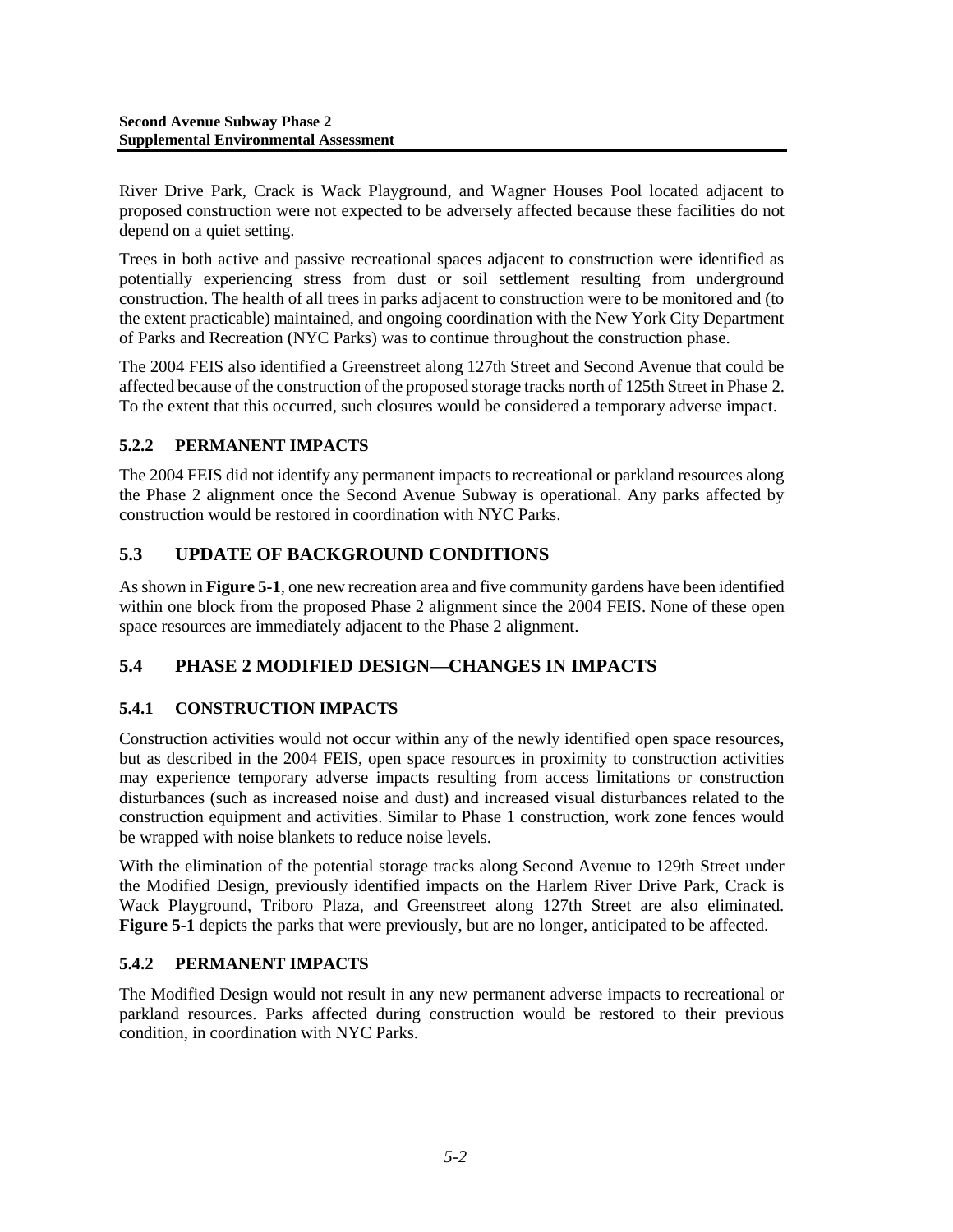

*SAS Phase 2 Alignment*

*New Since 2004*

*Proposed Station Locations*

*Original FEIS and No Longer Affected*

0 800 FEET

*Open Space Resources*